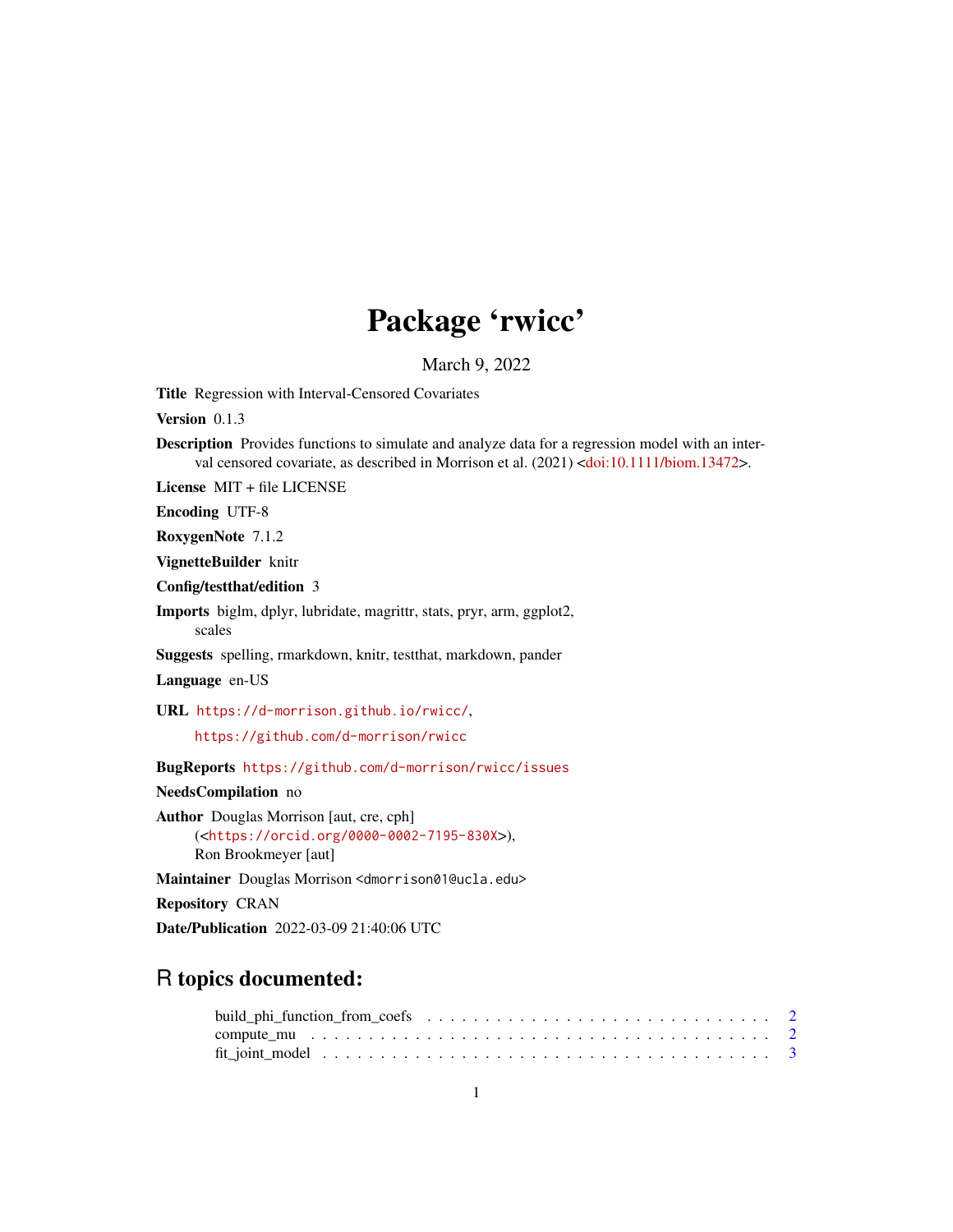#### <span id="page-1-0"></span>2 compute\_mu

| Index |                                                                                                                             |  |
|-------|-----------------------------------------------------------------------------------------------------------------------------|--|
|       | simulate interval censoring $\ldots \ldots \ldots \ldots \ldots \ldots \ldots \ldots \ldots \ldots \ldots \ldots \ldots 11$ |  |
|       | seroconversion inverse survival function $\ldots \ldots \ldots \ldots \ldots \ldots \ldots \ldots \ldots 10$                |  |
|       |                                                                                                                             |  |
|       |                                                                                                                             |  |
|       |                                                                                                                             |  |
|       |                                                                                                                             |  |
|       |                                                                                                                             |  |

build\_phi\_function\_from\_coefs

*convert a pair of simple logistic regression coefficients into P(Y|T) curve:*

#### Description

convert a pair of simple logistic regression coefficients into P(Y|T) curve:

#### Usage

build\_phi\_function\_from\_coefs(coefs)

#### Arguments

coefs numeric vector of coefficients

#### Value

 $function(t) P(Y=1|T=t)$ 

compute\_mu *compute mean window period duration from simple logistic regression coefficients*

#### Description

compute mean window period duration from simple logistic regression coefficients

#### Usage

compute\_mu(theta)

#### Arguments

theta numeric vector of coefficients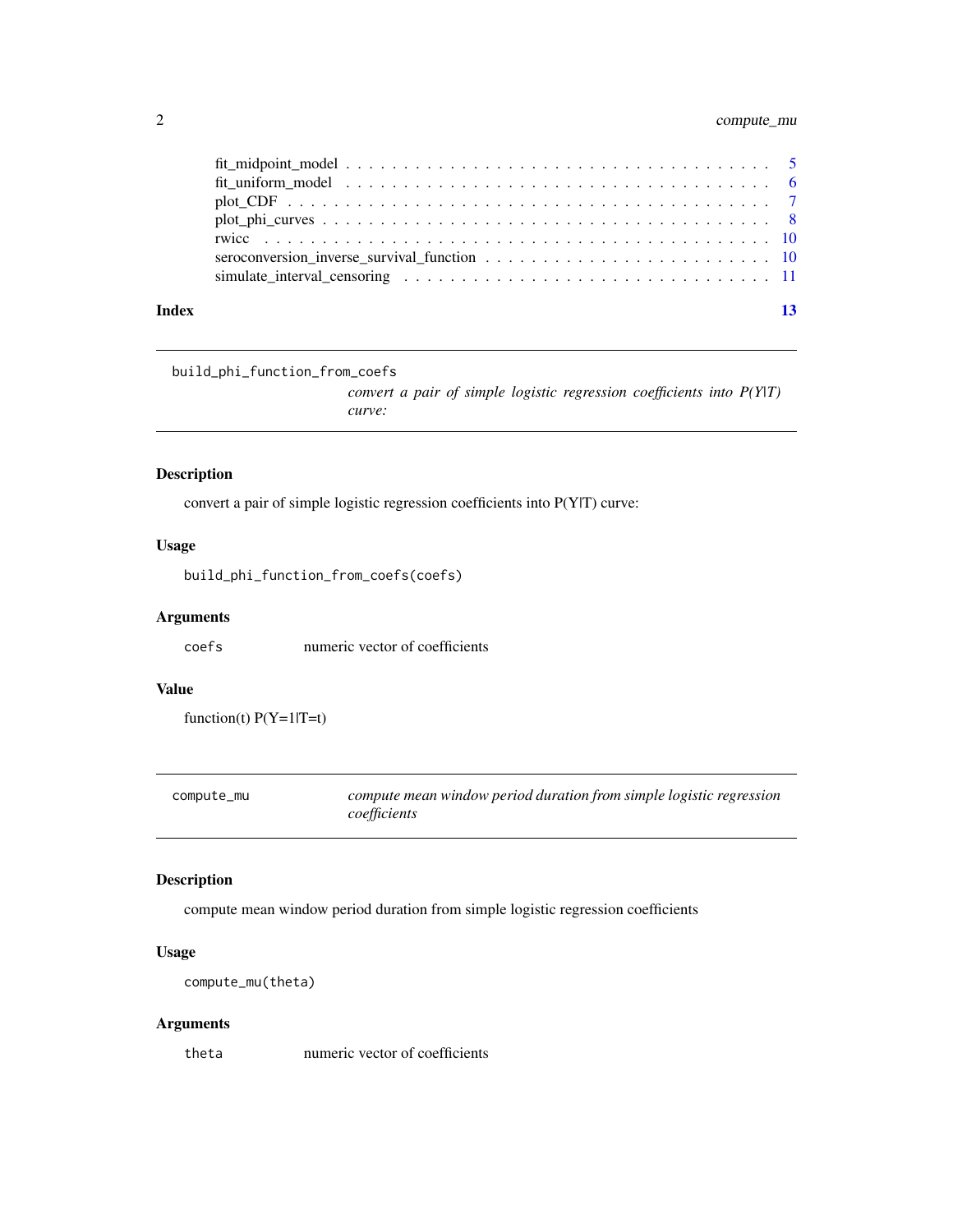<span id="page-2-0"></span>numeric scalar: mean window period duration

<span id="page-2-1"></span>fit\_joint\_model *Fit a logistic regression model with an interval-censored covariate*

#### Description

This function fits a logistic regression model for a binary outcome Y with an interval-censored covariate T, using an EM algorithm, as described in Morrison et al (2021); doi: [10.1111/biom.13472.](https://doi.org/10.1111/biom.13472)

#### Usage

```
fit_joint_model(
 participant_level_data,
  obs_level_data,
  model_formula = stats::formula(Y \sim T),
  mu_function = compute_mu,
 bin_width = 1,
  denom_{of}fset = 0.1,
  EM_toler_loglik = 0.1,
  EM_toler_est = 1e-04,
  EM_max_iterations = Inf,
 glm_tolerance = 1e-07,
  glm_maxit = 20,initial_S_estimate_location = 0.25,
  coef_change_metric = "max abs rel diff coefs",
  verbose = FALSE
)
```
#### Arguments

participant\_level\_data

a data.frame or tibble with the following variables:

- ID: participant ID
- E: study enrollment date
- L: date of last negative test for seroconversion
- R: date of first positive test for seroconversion
- Cohort' (optional): this variable can be used to stratify the modeling of the seroconversion distribution.
- obs\_level\_data a data.frame or tibble with the following variables:
	- ID: participant ID
	- O: biomarker sample collection dates
	- Y: MAA classifications (binary outcomes)

model\_formula the functional form for the regression model for  $p(y|t)$  (as a formula() object)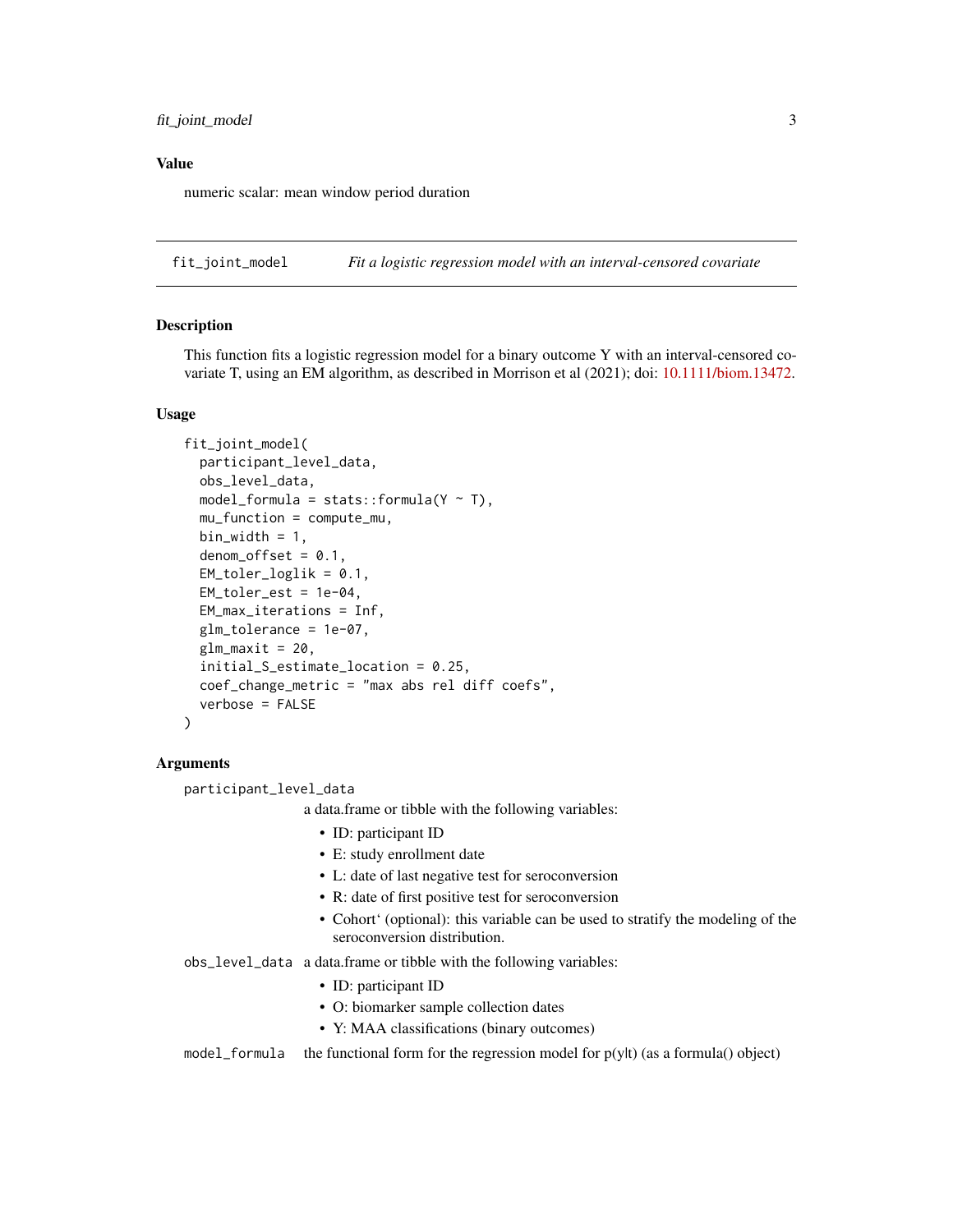| mu_function                 | a function taking a vector of regression coefficient estimates as input and out-<br>putting an estimate of mu (mean duration of MAA-positive infection).                                           |  |  |  |  |  |
|-----------------------------|----------------------------------------------------------------------------------------------------------------------------------------------------------------------------------------------------|--|--|--|--|--|
| bin_width                   | the number of days between possible seroconversion dates (should be an integer)                                                                                                                    |  |  |  |  |  |
| denom_offset                | an offset value added to the denominator of the hazard estimates to improve<br>numerical stability                                                                                                 |  |  |  |  |  |
| EM_toler_loglik             |                                                                                                                                                                                                    |  |  |  |  |  |
|                             | the convergence cutoff for the log-likelihood criterion ("Delta_L" in the paper)                                                                                                                   |  |  |  |  |  |
| EM_toler_est                | the convergence cutoff for the parameter estimate criterion ("Delta_theta" in the<br>paper)                                                                                                        |  |  |  |  |  |
| EM_max_iterations           |                                                                                                                                                                                                    |  |  |  |  |  |
|                             | the number of EM iterations to perform before giving up if still not converged.                                                                                                                    |  |  |  |  |  |
| glm_tolerance               | the convergence cutoff for the glm fit in the M step                                                                                                                                               |  |  |  |  |  |
| glm_maxit                   | the iterations cutoff for the glm fit in the M step                                                                                                                                                |  |  |  |  |  |
| initial_S_estimate_location |                                                                                                                                                                                                    |  |  |  |  |  |
|                             | determines how seroconversion date is guessed to initialize the algorithm; can<br>be any decimal between 0 and 1; $0.5$ = midpoint imputation, $0.25$ = 1st quartile,<br>$0 =$ last negative, etc. |  |  |  |  |  |
| coef_change_metric          |                                                                                                                                                                                                    |  |  |  |  |  |
|                             | a string indicating the type of parameter estimate criterion to use:                                                                                                                               |  |  |  |  |  |
|                             | • "max abs rel diff coefs" is the "Delta_theta" criterion described in the paper.                                                                                                                  |  |  |  |  |  |
|                             | • "max abs diff coefs" is the maximum absolute change in the coefficients<br>(not divided by the old values); this criterion can be useful when some<br>parameters are close to 0.                 |  |  |  |  |  |
|                             | • "diff mu" is the absolute change in mu, which may be helpful in the inci-<br>dence estimate calibration setting but not elsewhere.                                                               |  |  |  |  |  |
| verbose                     | whether to print algorithm progress details to the console                                                                                                                                         |  |  |  |  |  |

a list with the following elements:

- Theta: the estimated regression coefficients for the model of  $p(Y|T)$
- Mu: the estimated mean window period (a transformation of Theta)
- Omega: a table with the estimated parameters for the model of p(S|E).
- converged: indicator of whether the algorithm reached its cutoff criteria before reaching the specified maximum iterations.  $1 =$  reached cutoffs,  $0 =$  not.
- iterations: the number of EM iterations completed before the algorithm stopped.
- convergence\_metrics: the four convergence metrics

#### References

Morrison, Laeyendecker, and Brookmeyer (2021). "Regression with interval-censored covariates: Application to cross-sectional incidence estimation". Biometrics. doi: [10.1111/biom.13472.](https://doi.org/10.1111/biom.13472)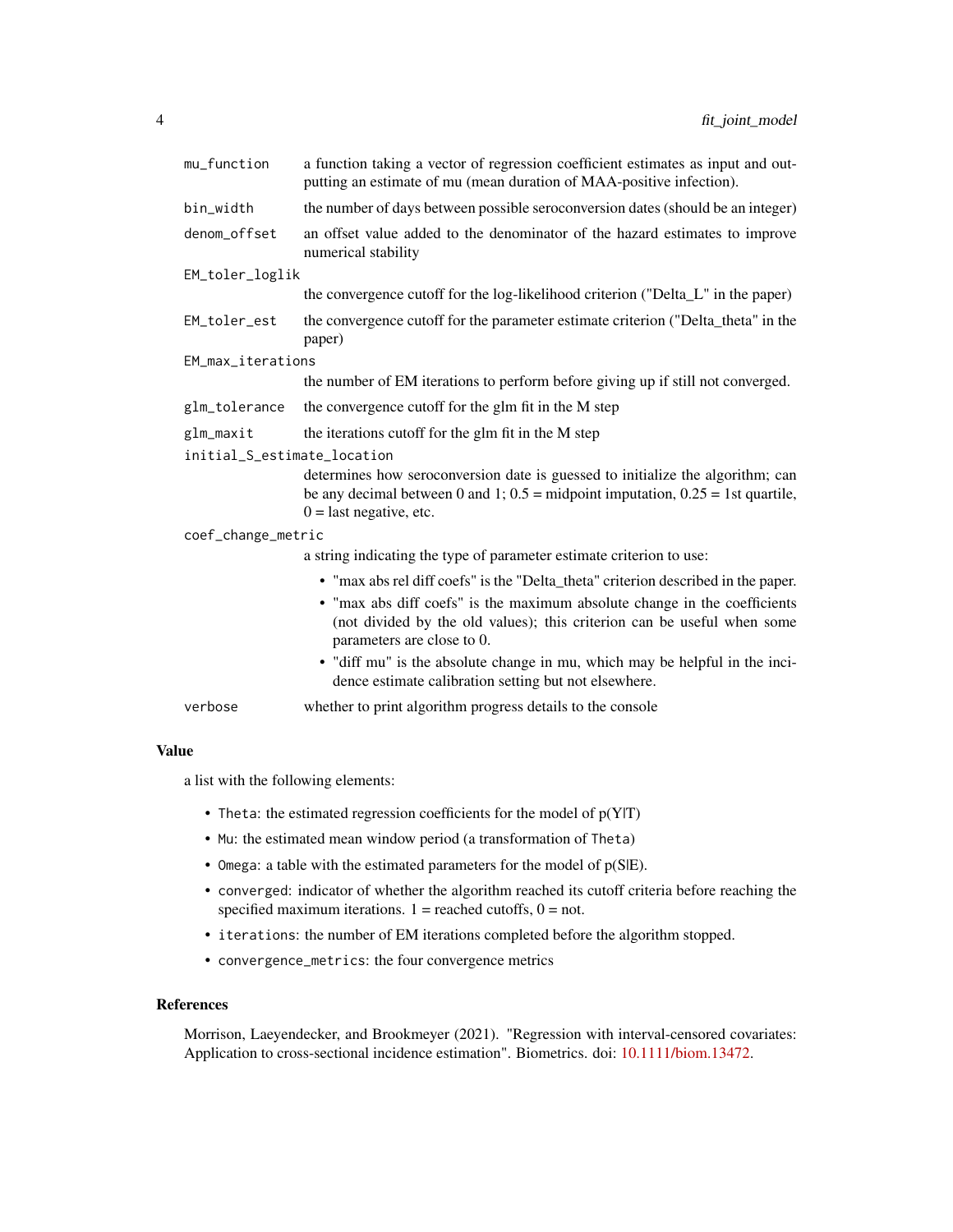#### <span id="page-4-0"></span>fit\_midpoint\_model 5

#### Examples

## Not run: # simulate data: study\_data <- simulate\_interval\_censoring()

```
# fit model:
EM_algorithm_outputs <- fit_joint_model(
  obs_level_data = study_data$obs_data,
  participant_level_data = study_data$pt_data
)
## End(Not run)
```
fit\_midpoint\_model *Fit model using midpoint imputation*

#### Description

Fit model using midpoint imputation

#### Usage

```
fit_midpoint_model(
 participant_level_data,
  obs_level_data,
 maxit = 1000,
  tolerance = 1e-08
)
```
#### Arguments

participant\_level\_data

a data.frame or tibble with the following variables:

- ID: participant ID
- E: study enrollment date
- L: date of last negative test for seroconversion
- R: date of first positive test for seroconversion
- Cohort' (optional): this variable can be used to stratify the modeling of the seroconversion distribution.
- obs\_level\_data a data.frame or tibble with the following variables:
	- ID: participant ID
	- O: biomarker sample collection dates
	- Y: MAA classifications (binary outcomes)
- maxit maximum iterations, passed to bigglm
- tolerance convergence criterion, passed to bigglm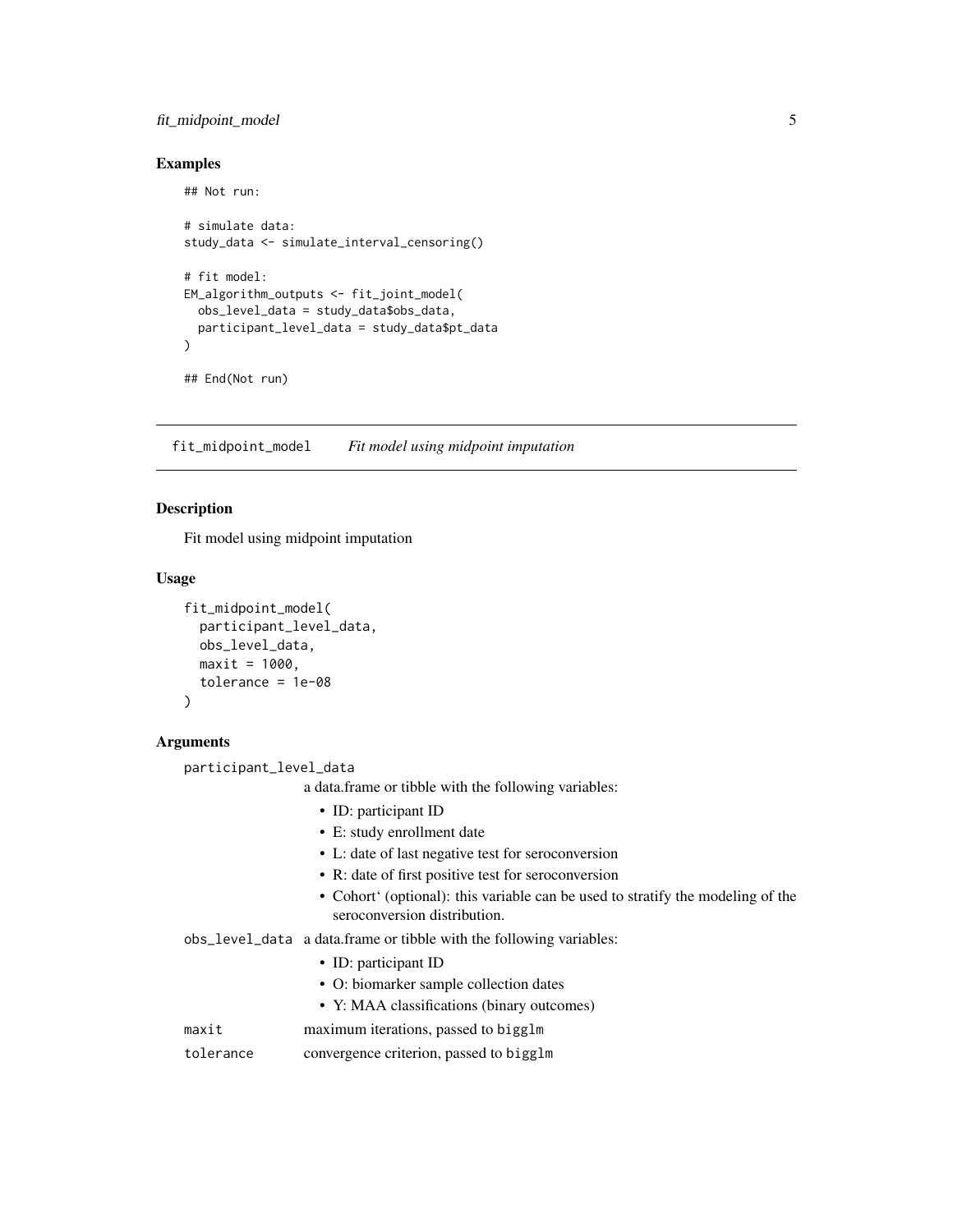<span id="page-5-0"></span>a vector of logistic regression coefficient estimates

#### Examples

```
sim_data = simulate_interval_censoring(
 "theta" = c(0.986, -3.88),
 "study_cohort_size" = 4500,
  "preconversion_interval_length" = 365,
 "hazard_alpha" = 1,
  "hazard_beta" = 0.5)
theta_est_midpoint = fit_midpoint_model(
 obs_level_data = sim_data$obs_data,
 participant_level_data = sim_data$pt_data
\mathcal{L}
```
fit\_uniform\_model *Fit model using uniform imputation*

#### Description

Fit model using uniform imputation

#### Usage

```
fit_uniform_model(
  participant_level_data,
  obs_level_data,
 maxit = 1000,
  tolerance = 1e-08,
  n_imputations = 10
)
```
#### **Arguments**

participant\_level\_data

a data.frame or tibble with the following variables:

- ID: participant ID
- E: study enrollment date
- L: date of last negative test for seroconversion
- R: date of first positive test for seroconversion
- Cohort' (optional): this variable can be used to stratify the modeling of the seroconversion distribution.

obs\_level\_data a data.frame or tibble with the following variables: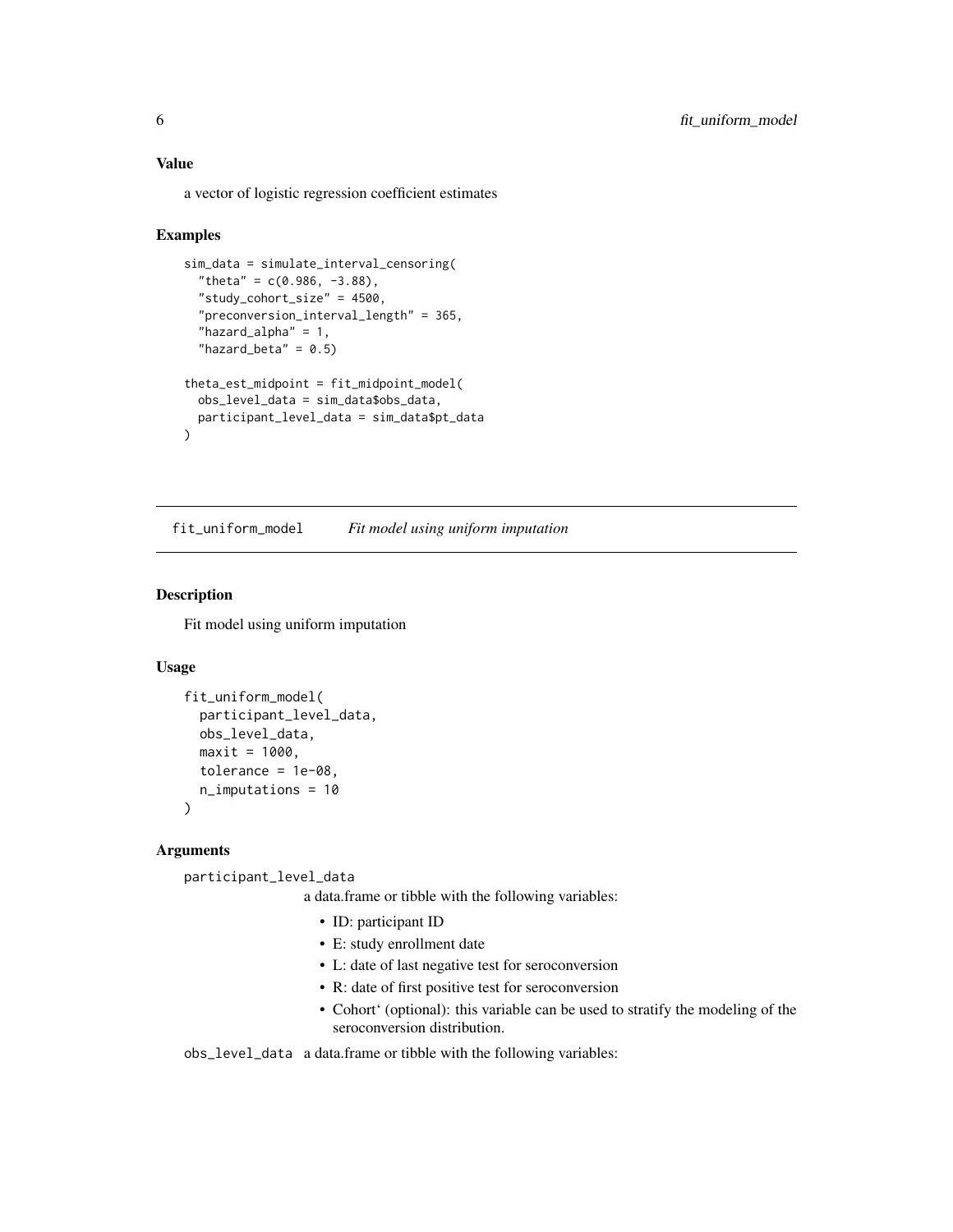<span id="page-6-0"></span>

|               | • ID: participant ID                       |
|---------------|--------------------------------------------|
|               | • O: biomarker sample collection dates     |
|               | • Y: MAA classifications (binary outcomes) |
| maxit         | maximum iterations, passed to bigglm       |
| tolerance     | convergence criterion, passed to bigglm    |
| n_imputations | number of imputed data sets to create      |

a vector of logistic regression coefficient estimates

#### Examples

```
sim_data = simulate_interval_censoring(
  "theta" = c(0.986, -3.88),
  "study_cohort_size" = 4500,
  "preconversion_interval_length" = 365,
  "hazard_alpha" = 1,
  "hazard_beta" = 0.5)
theta_est_midpoint = fit_uniform_model(
  obs_level_data = sim_data$obs_data,
  participant_level_data = sim_data$pt_data
)
```
plot\_CDF *plot estimated and true CDFs for seroconversion date distribution*

#### Description

plot estimated and true CDFs for seroconversion date distribution

#### Usage

```
plot_CDF(true_hazard_alpha, true_hazard_beta, omega.hat)
```
#### Arguments

| true_hazard_alpha |                                                        |
|-------------------|--------------------------------------------------------|
|                   | The data-generating hazard at the start of the study   |
| true_hazard_beta  |                                                        |
|                   | The change in data-generating hazard per calendar year |
| omega.hat         | tibble of estimated discrete hazards                   |

#### Value

a ggplot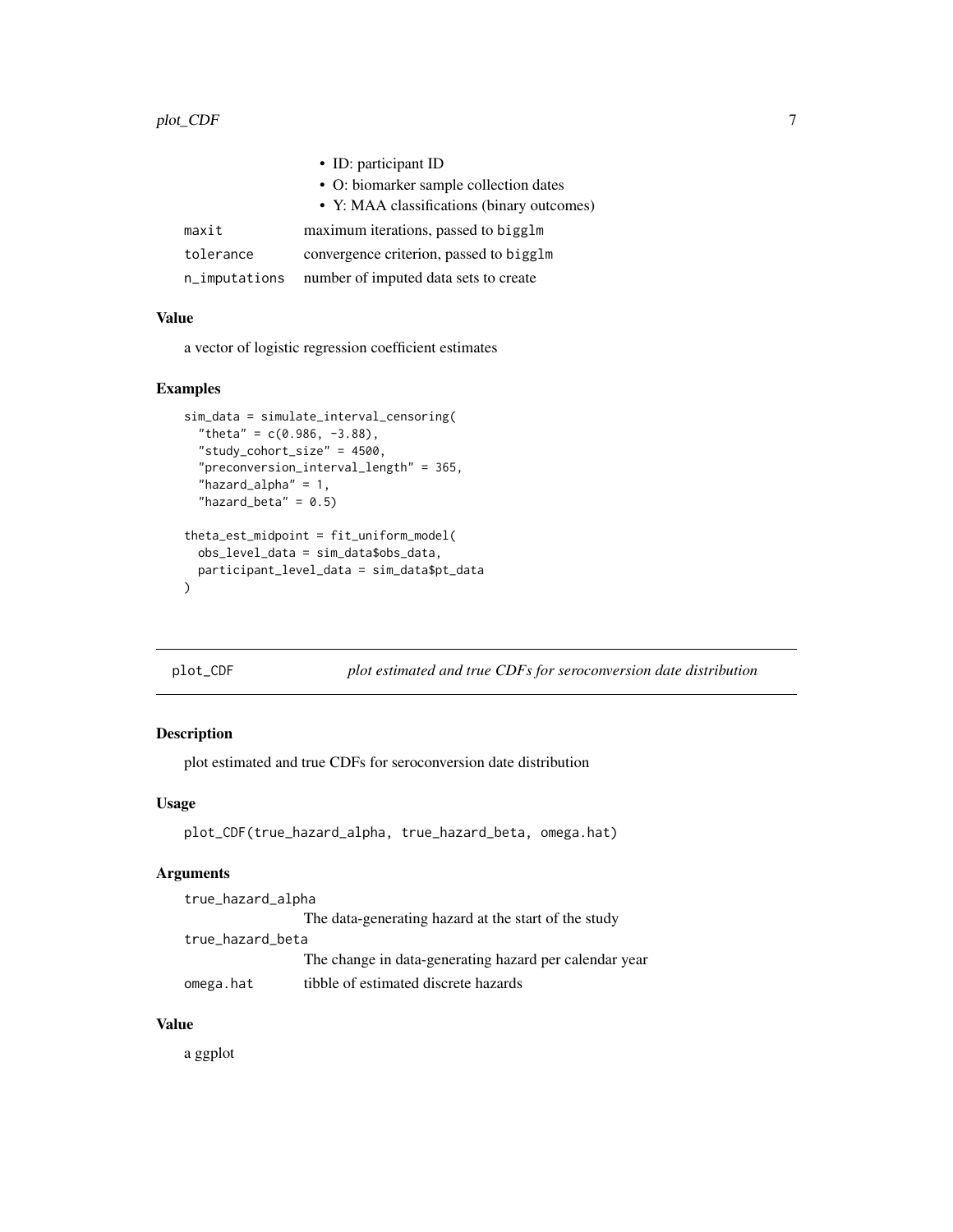#### Examples

## Not run:

```
hazard_alpha = 1
hazard beta = 0.5study_data <- simulate_interval_censoring(
  "hazard_alpha" = hazard_alpha,
  "hazard_beta" = hazard_beta)
# fit model:
EM_algorithm_outputs <- fit_joint_model(
  obs_level_data = study_data$obs_data,
  participant_level_data = study_data$pt_data
\lambdaplot1 = plot_CDF(
  true_hazard_alpha = hazard_alpha,
  true_hazard_beta = hazard_beta,
  omega.hat = EM_algorithm_outputs$Omega)
print(plot1)
## End(Not run)
```
plot\_phi\_curves *Plot true and estimated curves for P(Y=1|T=t)*

#### Description

Plot true and estimated curves for  $P(Y=1|T=t)$ 

#### Usage

```
plot_phi_curves(
  theta_true,
  theta.hat_joint,
  theta.hat_midpoint,
  theta.hat_uniform
)
```
#### Arguments

```
theta_true the coefficients of the data-generating model P(Y=1|T=t)theta.hat_joint
                 the estimated coefficients from the joint model
theta.hat_midpoint
                 the estimated coefficients from midpoint imputation
theta.hat_uniform
                 the estimated coefficients from uniform imputation
```
<span id="page-7-0"></span>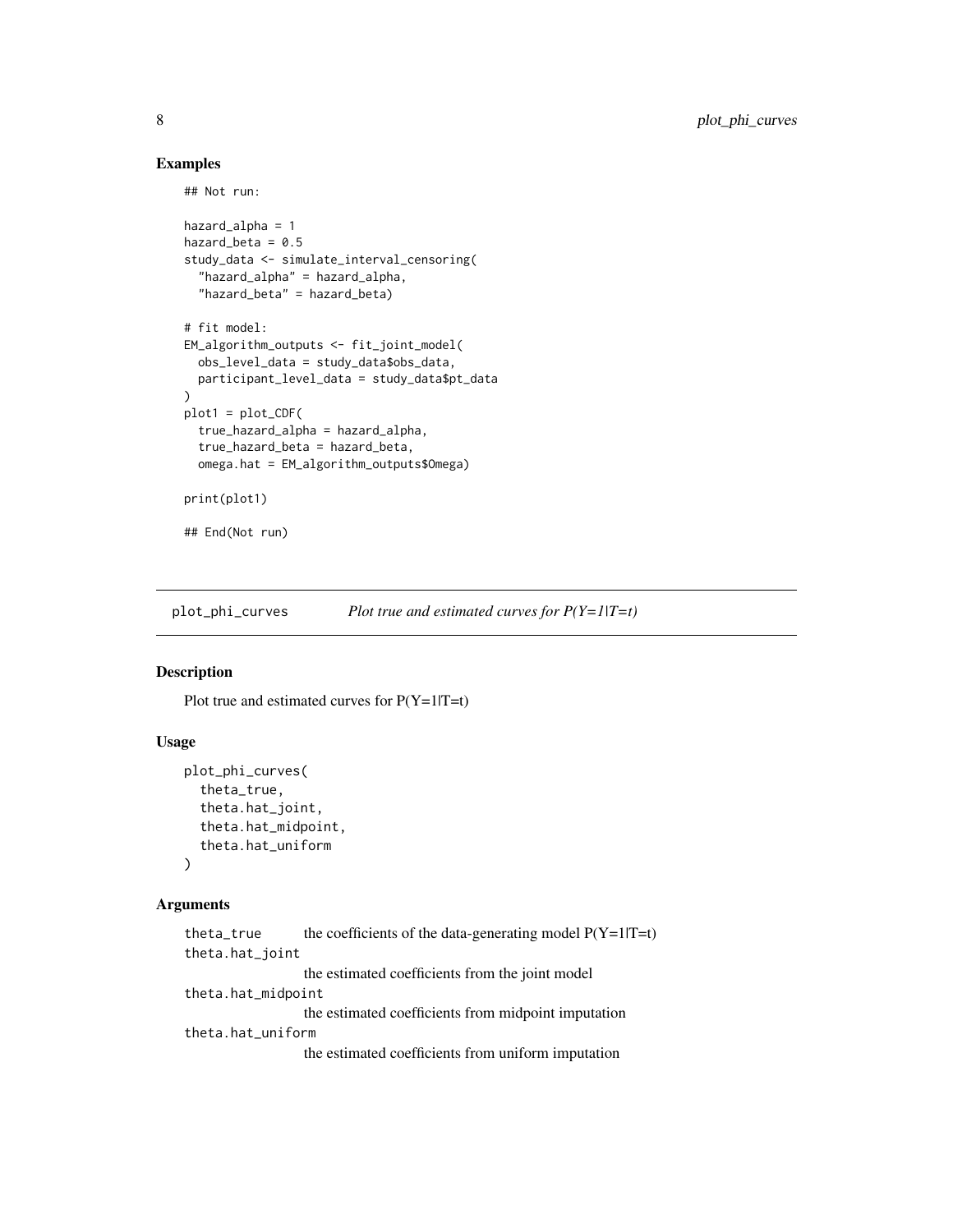plot\_phi\_curves 9

#### Value

a ggplot

#### Examples

```
## Not run:
theta_true = c(0.986, -3.88)hazard_alpha = 1
hazard_beta = 0.5sim_data = simulate_interval_censoring(
  "theta" = theta_true,
  "study_cohort_size" = 4500,
  "preconversion_interval_length" = 365,
  "hazard_alpha" = hazard_alpha,
  "hazard_beta" = hazard_beta)
# extract the participant-level and observation-level simulated data:
sim_participant_data = sim_data$pt_data
sim_obs_data = sim_data$obs_data
rm(sim_data)
# joint model:
EM_algorithm_outputs = fit_joint_model(
  obs_level_data = sim_obs_data,
  participant_level_data = sim_participant_data,
  bin_width = 7,
  verbose = FALSE)
# midpoint imputation:
theta_est_midpoint = fit_midpoint_model(
  obs_level_data = sim_obs_data,
  participant_level_data = sim_participant_data
)
# uniform imputation:
theta_est_uniform = fit_uniform_model(
  obs_level_data = sim_obs_data,
  participant_level_data = sim_participant_data
)
plot2 = plot_phi_curves(
  theta_true = theta_true,
  theta.hat_uniform = theta_est_uniform,
  theta.hat_midpoint = theta_est_midpoint,
  theta.hat_joint = EM_algorithm_outputs$Theta)
print(plot2)
```
## End(Not run)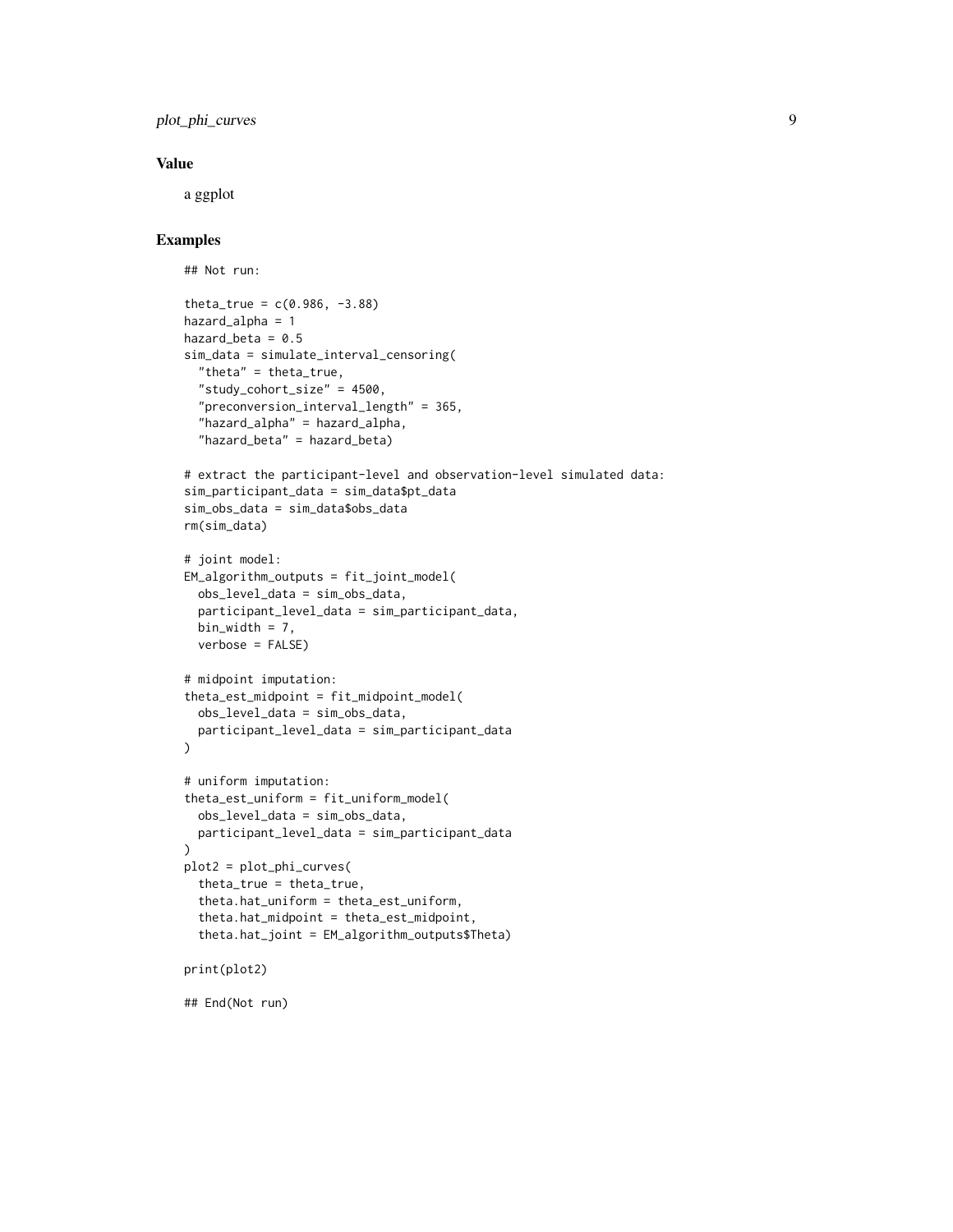<span id="page-9-0"></span>

#### Description

The rwicc package implements a regression model with an interval-censored covariate using an EM algorithm, as described in Morrison et al (2021); doi: [10.1111/biom.13472.](https://doi.org/10.1111/biom.13472)

#### rwicc functions

The main rwicc functions are:

- [simulate\\_interval\\_censoring](#page-10-1)
- [fit\\_joint\\_model](#page-2-1)

#### References

Morrison, Laeyendecker, and Brookmeyer (2021). "Regression with interval-censored covariates: Application to cross-sectional incidence estimation". Biometrics. doi: [10.1111/biom.13472.](https://doi.org/10.1111/biom.13472)

seroconversion\_inverse\_survival\_function

*Inverse survival function for time-to-event variable with linear hazard function*

#### Description

This function determines the seroconversion date corresponding to a provided probability of survival. See doi: [10.1111/biom.13472,](https://doi.org/10.1111/biom.13472) Supporting Information, Section A.4.

#### Usage

```
seroconversion_inverse_survival_function(u, e, hazard_alpha, hazard_beta)
```
#### Arguments

| - u          | a vector of seroconversion survival probabilities                          |
|--------------|----------------------------------------------------------------------------|
| e            | a vector of time differences between study start and enrollment (in years) |
| hazard_alpha | the instantaneous hazard of seroconversion on the study start date         |
| hazard_beta  | the change in hazard per year after study start date                       |

#### Value

numeric vector of time differences between study start and seroconversion (in years)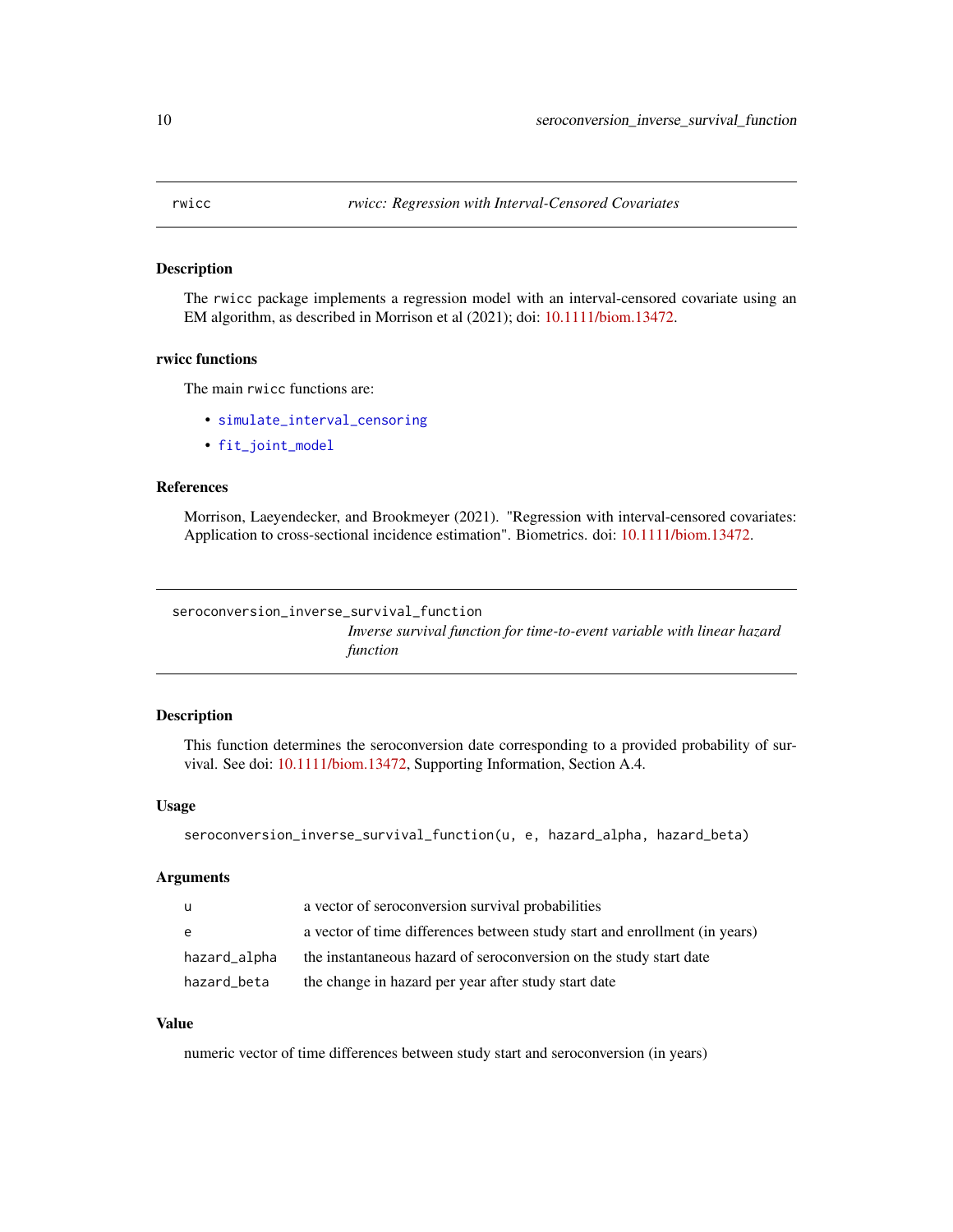#### <span id="page-10-0"></span>References

Morrison, Laeyendecker, and Brookmeyer (2021). "Regression with interval-censored covariates: Application to cross-sectional incidence estimation". Biometrics, doi: [10.1111/biom.13472.](https://doi.org/10.1111/biom.13472)

#### <span id="page-10-1"></span>simulate\_interval\_censoring

*Simulate a dataset with interval-censored seroconversion dates*

#### Description

simulate\_interval\_censoring generates a simulated data set from a data-generating model based on the typical structure of a cohort study of HIV biomarker progression, as described in Morrison et al (2021); doi: [10.1111/biom.13472.](https://doi.org/10.1111/biom.13472)

#### Usage

```
simulate_interval_censoring(
  study_cohort_size = 4500,
  hazard_alpha = 1,
  hazard_beta = 0.5,
 preconversion_interval_length = 84,
  theta = c(0.986, -3.88),
  probability_of_ever_seroconverting = 0.05,
  years_in_study = 10,
  max_scheduling_offset = 7,
  days_from_study_start_to_recruitment_end = 365,
  study_start_date = lubridate::ymd("2001-01-01")
)
```
#### Arguments

| study_cohort_size                  |                                                                                                                                                                           |  |  |  |  |
|------------------------------------|---------------------------------------------------------------------------------------------------------------------------------------------------------------------------|--|--|--|--|
|                                    | the number of participants to simulate $(N_0$ in the paper)                                                                                                               |  |  |  |  |
| hazard_alpha                       | the hazard (instantaneous risk) of seroconversion at the start date of the cohort<br>study for those participants at risk of seroconversion                               |  |  |  |  |
| hazard_beta                        | the change in hazard per calendar year                                                                                                                                    |  |  |  |  |
| preconversion_interval_length      |                                                                                                                                                                           |  |  |  |  |
|                                    | the number of days between tests for seroconversion                                                                                                                       |  |  |  |  |
| theta                              | the parameters of a logistic model (with linear functional from) specifying the<br>probability of MAA-positive biomarkers as a function of time since seroconver-<br>sion |  |  |  |  |
| probability_of_ever_seroconverting |                                                                                                                                                                           |  |  |  |  |
|                                    | the probability that each participant is at risk of HIV seroconversion                                                                                                    |  |  |  |  |
|                                    | years_in_study the duration of follow-up for each participant                                                                                                             |  |  |  |  |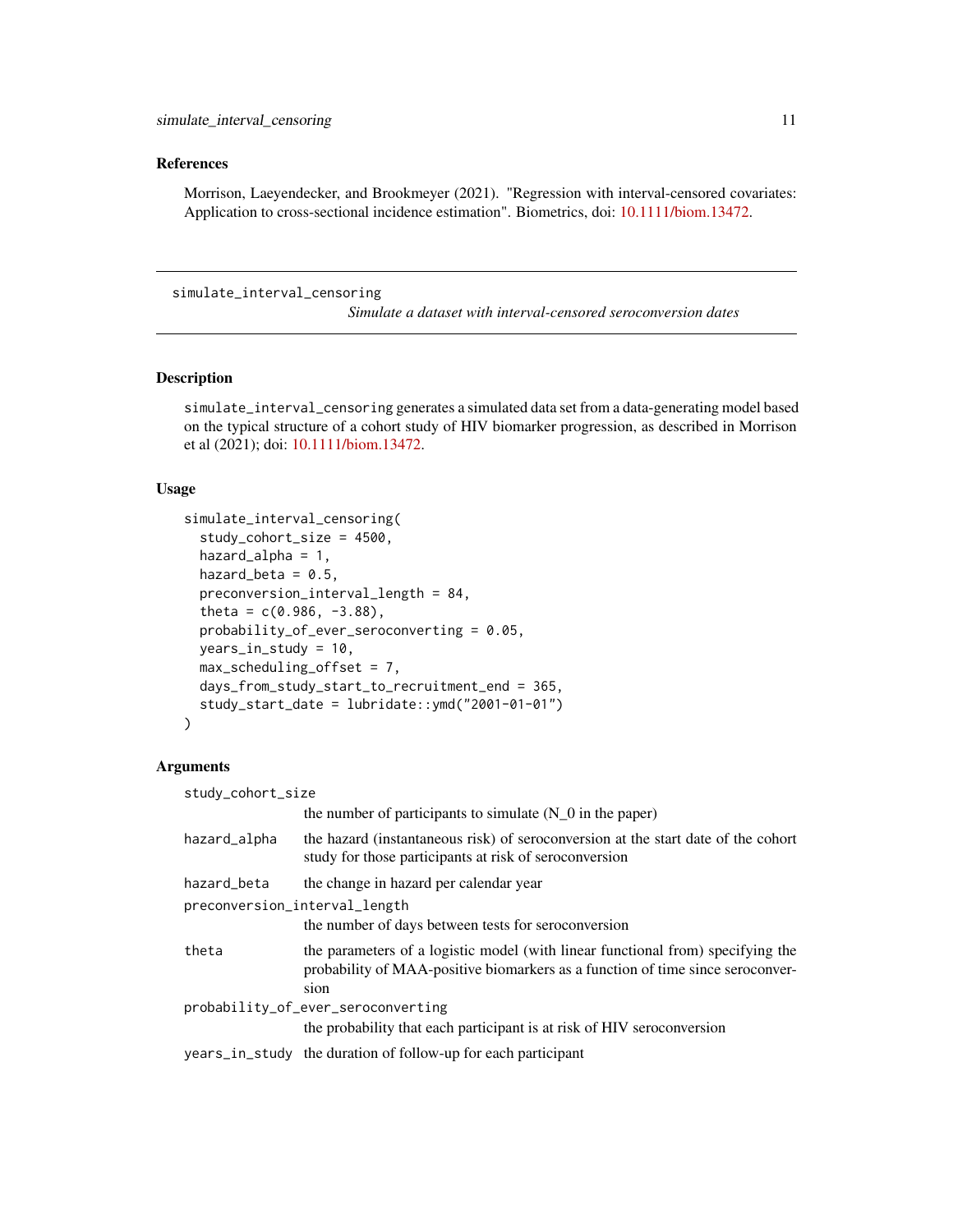max\_scheduling\_offset

the maximum divergence of pre-seroconversion followup visits from the prescribed schedule

days\_from\_study\_start\_to\_recruitment\_end

the length of the recruitment period

#### study\_start\_date

the date when the study starts recruitment ("d\_0" in the main text). The value of this parameter does not affect the simulation results; it is only necessary as a reference point for generating E, L, R, O, and S.

#### Value

A list containing the following two tibbles:

- pt\_data: a tibble of participant-level information, with the following columns:
	- ID: participant ID
	- E: enrollment date
	- L: date of last HIV test prior to seroconversion
	- R: date of first HIV test after seroconversion
- obs\_data: a tibble of longitudinal observations with the following columns:
	- ID: participant ID
	- O: dates of biomarker sample collection
	- Y: MAA classifications of biomarker samples

#### References

Morrison, Laeyendecker, and Brookmeyer (2021). "Regression with interval-censored covariates: Application to cross-sectional incidence estimation". Biometrics. doi: [10.1111/biom.13472.](https://doi.org/10.1111/biom.13472)

#### Examples

```
study_data <- simulate_interval_censoring()
participant_characteristics <- study_data$pt_data
longitudinal_observations <- study_data$obs_data
```